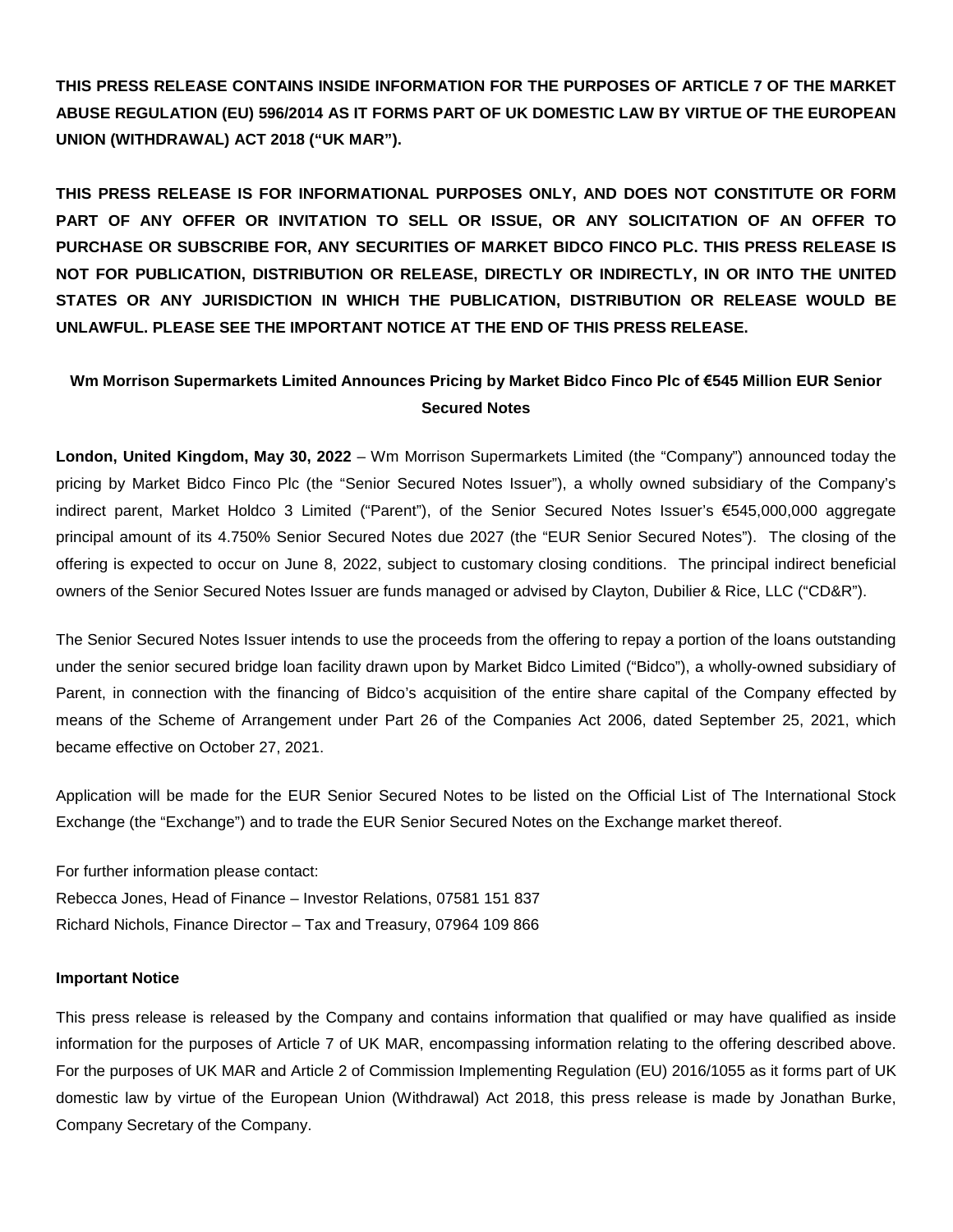This press release is not an offer to sell or purchase, or a solicitation of an offer to sell or purchase the EUR Senior Secured Notes, and shall not constitute an offer, solicitation or sale in any state or jurisdiction in which, or to any person to whom such an offer, solicitation or sale would be unlawful.

The EUR Senior Secured Notes are being offered only to persons reasonably believed to be qualified institutional buyers in reliance on Rule 144A under the Securities Act of 1933, as amended (the "Securities Act"), and outside the United States only to non-U.S. investors pursuant to Regulation S under the Securities Act. The EUR Senior Secured Notes have not been and will not be registered under the Securities Act, or the securities laws of any other jurisdiction, and may not be offered or sold in the United States absent registration or an applicable exemption from registration requirements.

In member states of the European Economic Area (the "**EEA**"), this press release and any offer of the securities referred to herein in any member state of the EEA (each, a "**Member State**") will be made pursuant to an exemption under the Prospectus Regulation from the requirement to publish a prospectus for offers of the securities referred to herein. Accordingly, any person making or intending to make an offer in a Member State of EUR Senior Secured Notes which are the subject of the offering contemplated may only do so in circumstances in which no obligation arises for the Senior Secured Notes Issuer or any of the initial purchasers to publish a prospectus pursuant to Article 3 of the Prospectus Regulation, in each case, in relation to such offer. Neither the Senior Secured Notes Issuer nor the initial purchasers have authorised, nor do they authorise, the making of any offer of EUR Senior Secured Notes in circumstances in which an obligation arises for the Senior Secured Notes Issuer or the initial purchasers to publish a prospectus for such offer. The expression "**Prospectus Regulation**" means Regulation (EU) 2017/1129.

In the United Kingdom (the "**UK**"), this press release and any offer of the securities referred to herein in the UK will be made pursuant to an exemption under the UK Prospectus Regulation from the requirement to publish a prospectus for offers of the securities referred to herein. Accordingly, any person making or intending to make an offer in the UK of EUR Senior Secured Notes which are the subject of the offering contemplated may only do so in circumstances in which no obligation arises for the Senior Secured Notes Issuer or any of the initial purchasers to publish a prospectus pursuant to article 3 of the UK Prospectus Regulation, in each case, in relation to such offer. Neither the Senior Secured Notes Issuer nor the initial purchasers have authorised, nor do they authorise, the making of any offer of EUR Senior Secured Notes in circumstances in which an obligation arises for the Senior Secured Notes Issuer or the initial purchasers to publish a prospectus for such offer. The expression "**UK Prospectus Regulation**" means Regulation (EU) 2017/1129 as it forms part of UK domestic law by virtue of the European Union (Withdrawal) Act 2018.

This press release does not constitute an invitation or inducement to engage in investment activity within the meaning of the UK Financial Services and Markets Act 2000 (the "**FSMA**"). This document is only being distributed to and is only directed at: (i) persons who are outside the UK; (ii) persons who are investment professionals within the meaning of Article 19(5) of the Financial Services and Markets Act 2000 (Financial Promotion) Order 2005 (the "**Order**"); (iii) persons falling within Article 49(2)(a) to (d) of the Order (high net worth entities, unincorporated associations, etc.); or (iv) persons to whom an invitation or inducement to engage in investment activity (within the meaning of section 21 of the FSMA) in connection with the issue or sale of any securities may otherwise lawfully be communicated or caused to be communicated (all such persons together being referred to as "**relevant persons**"). The EUR Senior Secured Notes are available only to, and any invitation or offer may be directed at, or any agreement to subscribe for, purchase or otherwise acquire, any securities will be engaged in only with, in the UK, relevant persons and, in any other jurisdiction, persons to